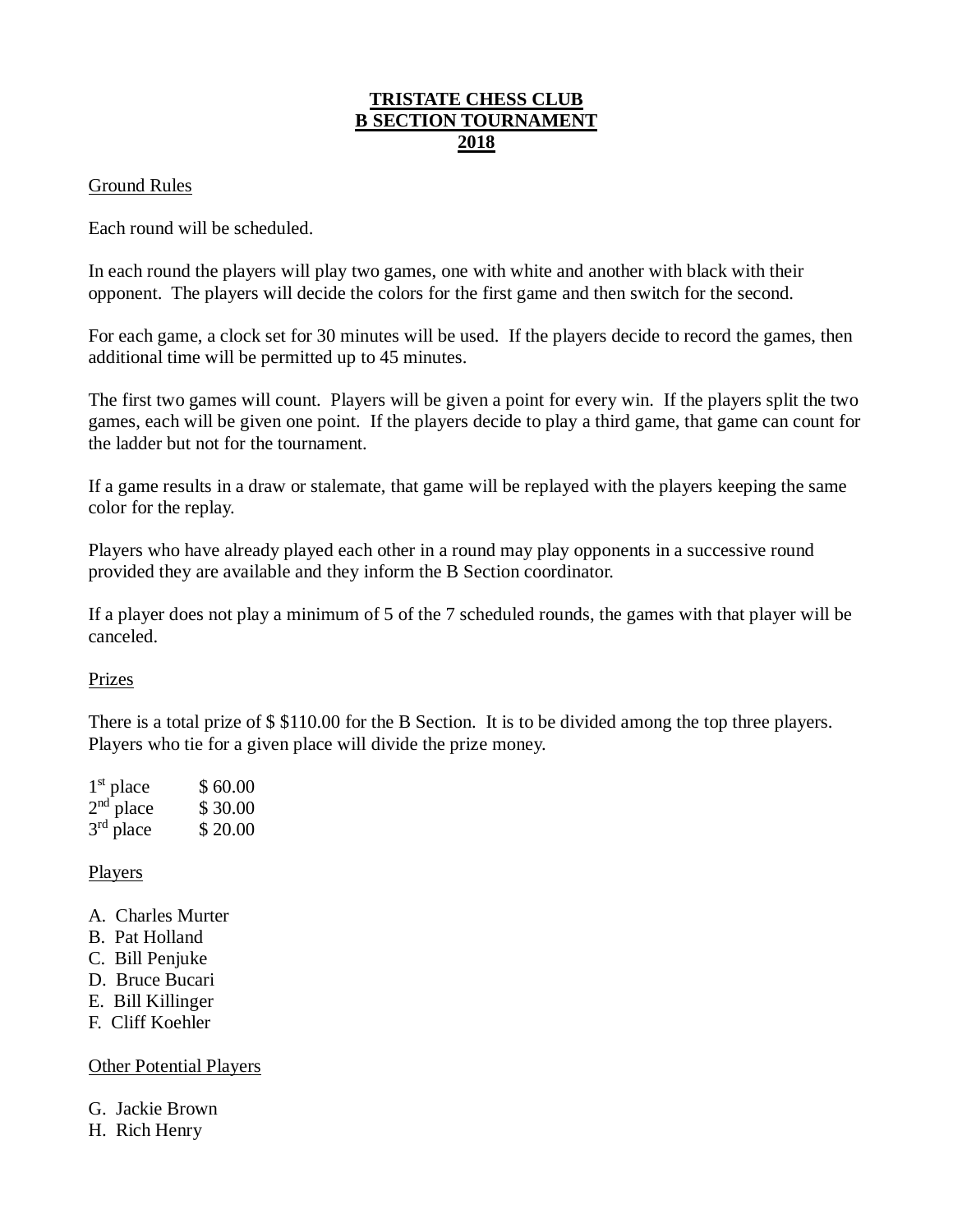# **SCHEDULE**

This schedule is based on there being eight (8) players in the tournament.

| <b>ROUND1</b>                                                                                                                                | <b>RESULT</b>               |                                  |
|----------------------------------------------------------------------------------------------------------------------------------------------|-----------------------------|----------------------------------|
| <b>Charles Murter vs Rich Henry</b><br>Pat Holland vs Jackie Brown<br>Bill Penjuke vs Cliff Koehler<br>Bruce Bucari vs Bill Killinger        | Koehler $(2)$<br>Bucari (1) | Penjuke $(0)$<br>Killinger $(1)$ |
| <b>ROUND2</b>                                                                                                                                | <b>RESULT</b>               |                                  |
| Rich Henry vs Bill Killinger<br>Cliff Koehler vs Bruce Bucari<br>Jackie Brown vs Bill Penjuke<br><b>Charles Murter vs Pat Holland</b>        | Henry $(1)$<br>Koehler (2)  | Killinger $(1)$<br>Bucari (0)    |
|                                                                                                                                              | Murter $(1)$                | Holland $(1)$                    |
| <b>ROUND 3</b>                                                                                                                               | <b>RESULT</b>               |                                  |
| Pat Holland vs Rich Henry<br><b>Bill Penjuke vs Charles Murter</b><br>Bruce Bucari vs Jackie Brown<br>Bill Killinger vs Cliff Koehler        |                             |                                  |
| <b>ROUND4</b>                                                                                                                                | <b>RESULT</b>               |                                  |
| Rich Henry vs Cliff Koehler<br>Jackie Brown vs Bill Killinger<br>Charles Murter vs Bruce Bucari<br>Pat Holland vs Bill Penjuke               | Killinger $(2)$             | Brown $(0)$                      |
|                                                                                                                                              | Holland $(1)$               | Penjuke (1)                      |
| <b>ROUND 5</b>                                                                                                                               | <b>RESULT</b>               |                                  |
| Bill Penjuke vs Rich Henry<br><b>Bruce Bucari vs Pat Holland</b><br><b>Bill Killinger vs Charles Murter</b><br>Cliff Koehler vs Jackie Brown | Bucari $(1)$                | Holland $(1)$                    |